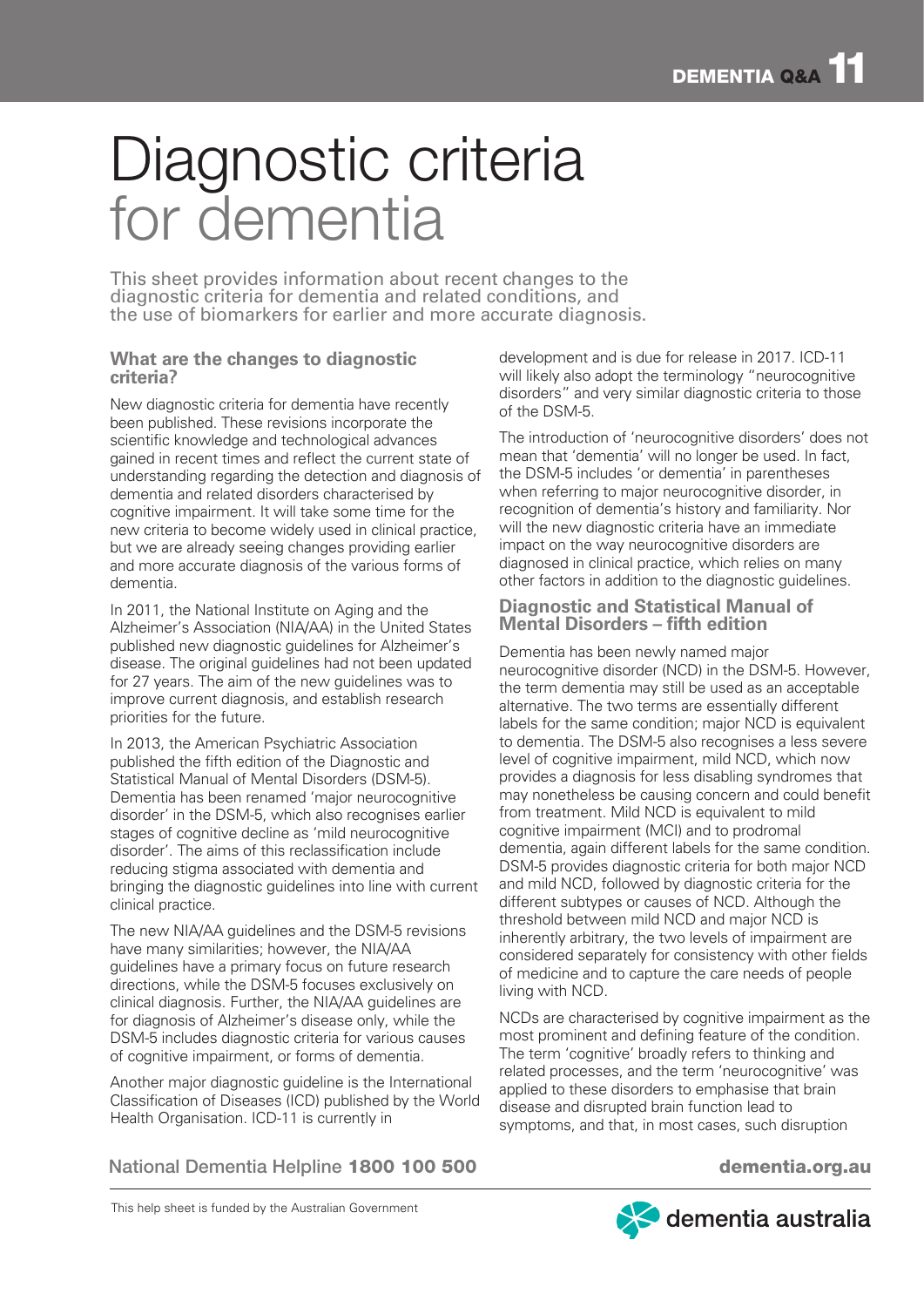can be reliably measured. NCDs are also characterised by acquired deficits, which represent a decline from previous functioning, rather than neurodevelopmental deficits present from birth or early life.

A listing of cognitive domains is also provided in DSM-5, to guide clinicians in establishing the presence of NCD, distinguishing between the major and mild levels of impairment, and differentiating among subtypes. The DSM-5 details six cognitive domains which may be affected in both mild and major NCD:

- *Complex attention*, which includes sustained attention, divided attention, selective attention and information processing speed
- *Executive function*, which includes planning, decision making, working memory, responding to feedback, inhibition and mental flexibility
- *Learning and memory*, which includes free recall, cued recall, recognition memory, semantic and autobiographical long term memory, and implicit learning
- *Language*, which includes object naming, word finding, fluency, grammar and syntax, and receptive language
- *Perceptual-motor function*, which includes visual perception, visuoconstructional reasoning and perceptual-motor coordination
- *Social cognition*, which includes recognition of emotions, theory of mind and insight

### **Mild neurocognitive disorder**

Mild NCD is a new diagnostic category in the DSM-5, added to recognise the substantial clinical needs of individuals living with this disorder, which might also be termed mild cognitive impairment (MCI) or prodromal dementia. Diagnosis of MCI has become increasingly common in clinical practice, partly because people with cognitive decline are seeking assessment and treatment earlier, before a diagnosis of dementia is justified. The move to diagnose NCDs as early as possible also emerged from the recognition of a long predementia stage in neurodegenerative diseases such as Alzheimer's, improvements in early diagnosis, and the increasing emphasis on early intervention to prevent or postpone dementia. Importantly, mild NCD is not always a precursor of major NCD, and the diagnosis does not require further decline. There may be continued decline, as in neurodegenerative diseases, or the impairment may be static or even improve, as in traumatic brain injury.

Diagnosis of mild NCD requires evidence of modest cognitive decline from a previous level of performance in one or more of the cognitive domains outlined above. These cognitive deficits must be insufficient to interfere with independence in daily activities, although greater effort and compensatory strategies may be required to maintain the level of independence. Further, the cognitive deficits must not be due to another mental disorder (such as depression).

### **Major neurocognitive disorder**

Diagnosis of major NCD requires evidence of significant cognitive decline from a previous level of performance in one or more of the cognitive domains outlined above. Additionally, the cognitive deficits must be sufficient to interfere with independence in activities of daily living. The cognitive deficits must not be attributable to another mental disorder. The criterion of maintenance or loss of independent functioning represents the key distinction between mild and major NCD.

The introduction of major NCD as an alternative term for dementia was prompted by a desire to address the limitations of and the stigma associated with the term 'dementia'. Dementia is most commonly used to refer to older people, has become synonymous with Alzheimer's disease and memory loss, and has negative connotations in part due to its literal meaning 'without mind'. It is hoped that major NCD more accurately captures the many different causes and manifestations of significant cognitive impairment that can affect people at any age.

### **Subtypes of neurocognitive disorders**

Diagnosing mild or major NCD should be followed by an examination of potential causes so that a subtype can be assigned. In many people with NCDs, there is evidence of a causative disorder, such as Huntington's disease or HIV infection. In others, the cognitive symptoms emerge first and progression provides evidence of a causative disorder such as Alzheimer's disease or Lewy body disease. In many cases, especially for older people, there are multiple causative factors, and the diagnosis should recognise this. Subtypes of minor and major NCD in the DSM-5 include:

- Major or Mild Neurocognitive Disorder Due to Alzheimer's Disease
- Major or Mild Frontotemporal Neurocognitive Disorder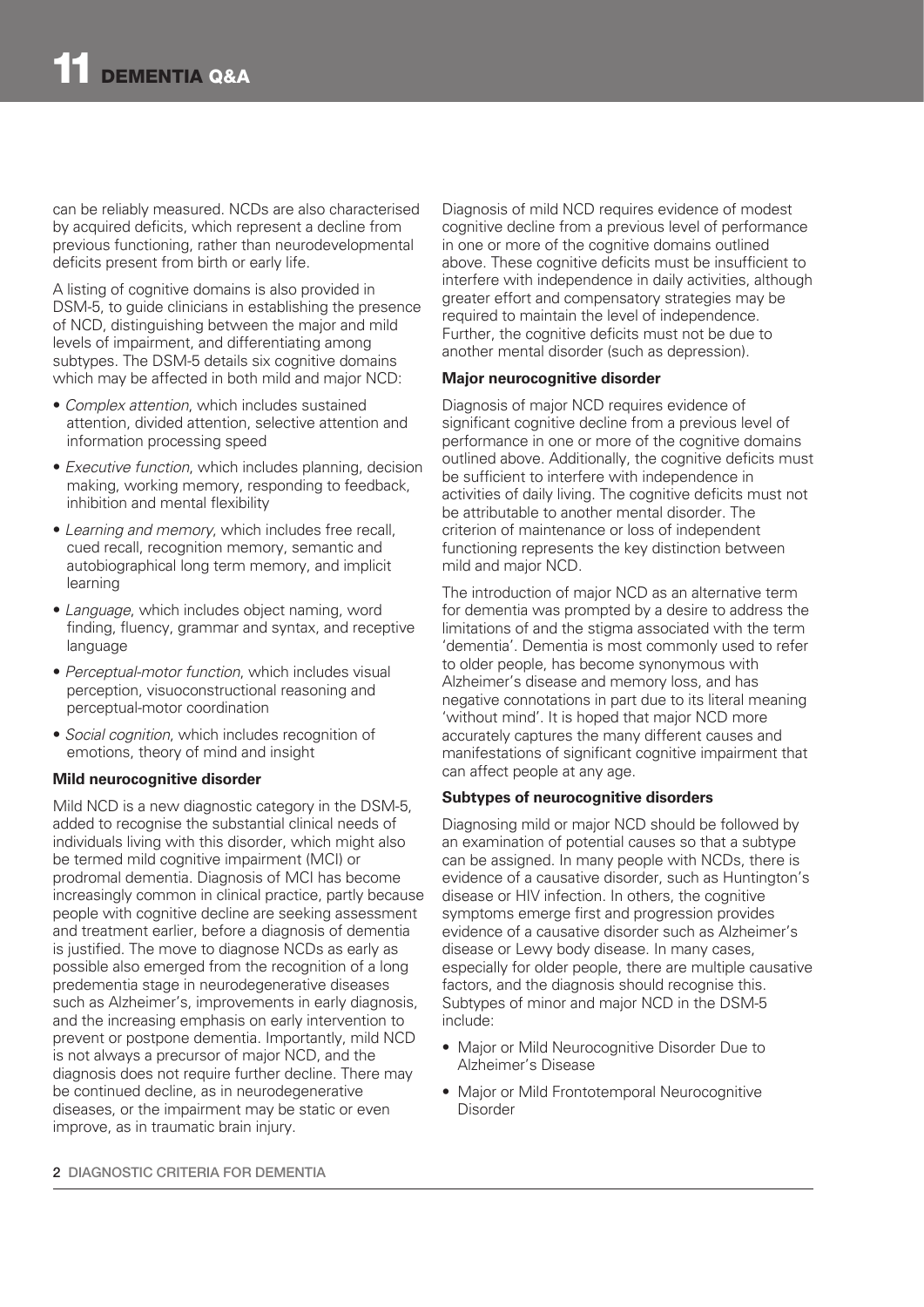- Major or Mild Neurocognitive Disorder With Lewy Bodies
- Major or Mild Vascular Neurocognitive Disorder
- Major or Mild Neurocognitive Disorder Due to Traumatic Brain Injury
- Substance/Medication-Induced Major or Mild Neurocognitive Disorder
- Major or Mild Neurocognitive Disorder Due to HIV Infection
- Major or Mild Neurocognitive Disorder Due to Prion Disease
- Major or Mild Neurocognitive Disorder Due to Parkinson's Disease
- Major or Mild Neurocognitive Disorder Due to Huntington's Disease
- Major or Mild Neurocognitive Disorder Due to Another Medical Condition
- Major or Mild Neurocognitive Disorder Due to Multiple Etiologies
- Unspecified Neurocognitive Disorder

The Neurocognitive Disorders Work Group for the DSM-5 noted that the previous criteria were developed using Alzheimer's disease as their prototype, and so a number of changes were necessary in order to include other NCDs (such as those detailed above). Primarily, this has involved removing the requirement for memory impairment as a criterion for all dementias. There is an increasing understanding that other cognitive domains, such as language or attention, may be impaired first, or exclusively, in other NCDs, depending on which parts of the brain are affected by the underlying disease.

### **The National Institute on Aging / Alzheimer's Association diagnostic guidelines for Alzheimer's disease**

The NIA/AA diagnostic guidelines for Alzheimer's disease (AD) were designed to reflect recent research which indicates that AD begins affecting the brain many years before problems in memory, thinking and learning are noticeable. This means that if we can develop ways to detect and treat the disease in the presymptomatic stage, we can prevent symptoms occurring, i.e. prevent dementia.

There are two important changes from the original criteria. Firstly, in order to allow for the possibility of presymptomatic treatment of AD in the future, we need to define the disease from the earliest measurable changes in the brain, and not just from the observable, symptomatic stages. Therefore, the NIA/ AA expert workgroups proposed three phases of AD progression over time – preclinical AD (where the disease is present in the brain but there are no symptoms), mild cognitive impairment due to AD (also called prodromal AD), and dementia caused by AD.

Secondly, the new guidelines include tests that measure biological changes in the brain associated with AD (known as biomarkers). Two biomarker categories are highlighted; biomarkers which indicate the level of beta-amyloid accumulation in the brain, and biomarkers which indicate injured or degenerating nerve cells in the brain. More detailed information about biomarkers is provided later in this document. It is hoped that, with further research, health professionals will be able to take into account both clinical and biomarker criteria when making an AD diagnosis, and this is already occurring in some expert clinics.

# **Dementia caused by Alzheimer's disease**

In the new NIA/AA criteria, dementia caused by AD involves memory, thinking and behavioural symptoms that impair a person's ability to function in daily life. The expert workgroup emphasised:

- 1. the need for future research to continue working on better ways to rule out other causes of cognitive decline and of documenting progressive decline over time
- 2. that memory impairment may not always be the most central characteristic of a diagnosis of AD, and that impairments in other aspects of cognition, such as spatial skills, may be the most prominent symptom at diagnosis
- 3. that biomarkers may be increasingly used to help improve diagnostic certainty, especially for research purposes

Dementia caused by AD can be further classified as:

- 1. *Probable Alzheimer's disease dementia*, to be diagnosed when the person meets all the core clinical criteria
- 2. *Possible Alzheimer's disease dementia*, to be diagnosed when there is an atypical or mixed presentation

DIAGNOSTIC CRITERIA FOR DEMENTIA 3

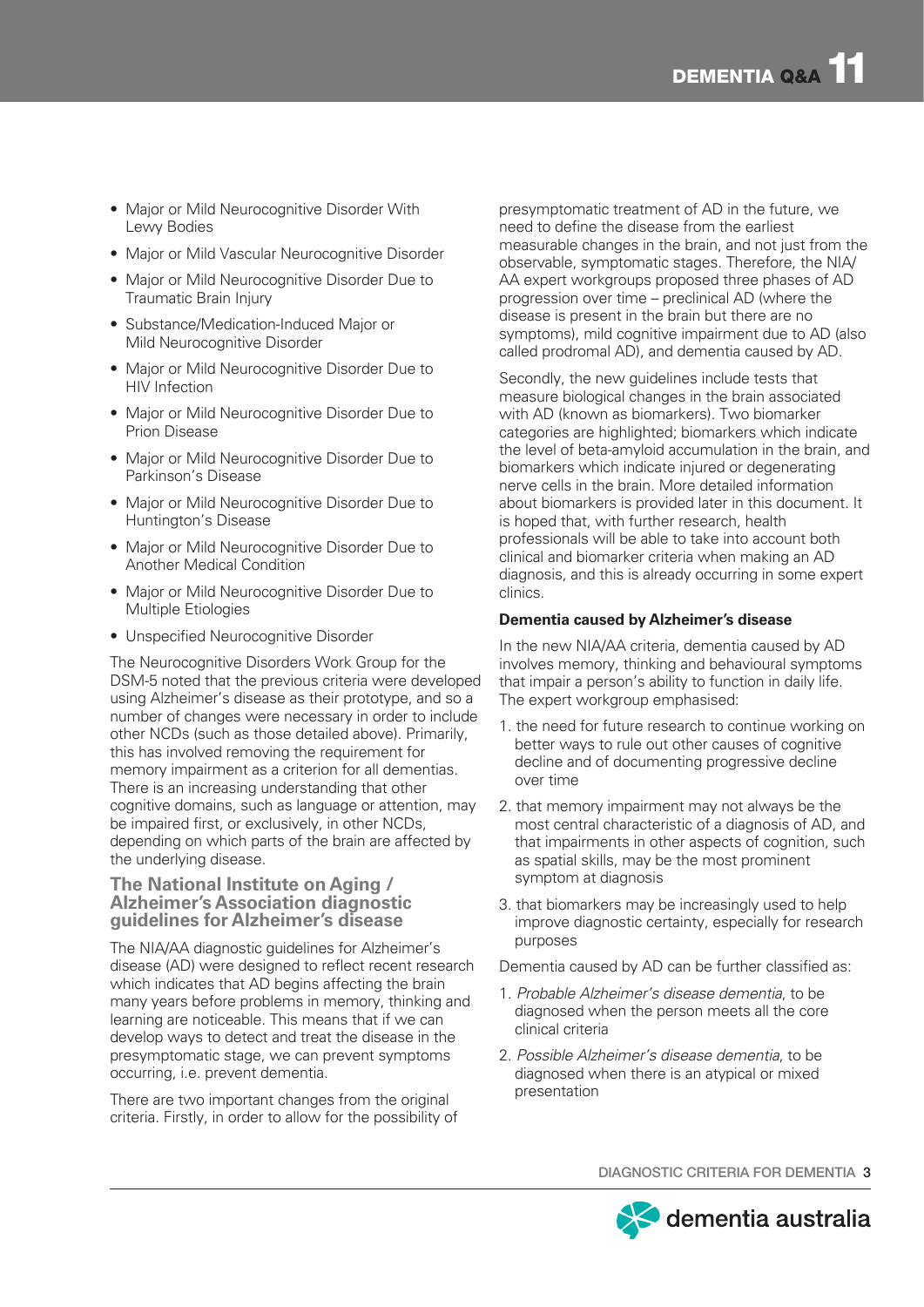3. *Probable or possible Alzheimer's disease dementia with evidence of the Alzheimer's disease pathological process*, to be diagnosed when there is biomarker evidence to increase the certainty that the dementia is due to Alzheimer's disease

#### **Mild cognitive impairment due to Alzheimer's disease**

MCI due to AD involves mild changes in memory or thinking abilities, which are noticeable to the person and/or to others, but are not severe enough to significantly compromise activities of daily living. The expert workgroup emphasised:

- 1. that research interest in this area is growing and MCI is being increasingly recognised in clinical practice
- 2. that more work is required to differentiate between those people with MCI who go on to develop AD dementia and those who do not
- 3. that biomarkers may be increasingly used to help improve diagnostic certainty, especially for research purposes

MCI can be further classified as:

- 1. *MCI core clinical criteria*, to be diagnosed when the person meets all the core clinical criteria
- 2. *MCI due to Alzheimer's disease intermediate likelihood*, to be diagnosed when the person meets all the core clinical criteria in addition to some biomarker evidence in one of the two biomarker categories (beta-amyloid accumulation or neurodegeneration)
- 3. *MCI due to Alzheimer's disease high likelihood*, to be diagnosed when the person meets all the core clinical criteria in addition to biomarker evidence in both of the categories
- 4. *MCI unlikely due to Alzheimer's disease*, to be diagnosed when biomarker tests indicate that there is the lowest likelihood of underlying AD pathology

### **Preclinical Alzheimer's disease**

Preclinical AD involves the detection of changes in biomarkers that indicate the very earliest signs of AD in the brain, before any cognitive or behavioural symptoms are noticeable. The expert workgroup proposed a research agenda to help scientists investigate this phase of AD further. They emphasised:

- 1. that there are at present no clinical diagnostic criteria for preclinical AD
- 2. that research must focus on determining whether a preclinical stage of AD can be defined
- 3. that biomarkers be used to characterise brain changes that may be predictive of AD and identify the very earliest clinical signs of decline

A three stage framework for preclinical AD has been proposed:

Stage 1 – when there is biomarker evidence of betaamyloid accumulation in the brain, but no biomarker evidence of degenerating nerve cells in the brain and no cognitive or behavioural symptoms

Stage 2 – when there is biomarker evidence of both beta-amyloid accumulation in the brain and degeneration of nerve cells in the brain, but no cognitive or behavioural symptoms

Stage 3 – when there is biomarker evidence of both beta-amyloid accumulation in the brain and degeneration of nerve cells in the brain, and evidence of subtle cognitive decline

## **Using biomarkers for earlier diagnosis**

Biological markers (biomarkers) are naturally occurring, measurable substances or conditions in the body that act as reliable predictors and indicators of a disease process. For example, blood glucose levels are a biomarker of diabetes. Experts believe that biomarkers may help to discover an easy and accurate way to detect AD and other forms of dementia before the onset of cognitive or behavioural symptoms. This is vital, as if treatments can be found that stop the disease before symptoms arise, we can effectively cure dementia.

Several promising areas of research are working toward establishing biomarkers for dementia, especially AD. These include brain imaging, cerebrospinal fluid proteins and substances in blood. While recent research has provided knowledge about the average progression of AD and the subsequent changes in biomarkers, more work is needed to define how this knowledge can be applied to individuals for clinical diagnosis.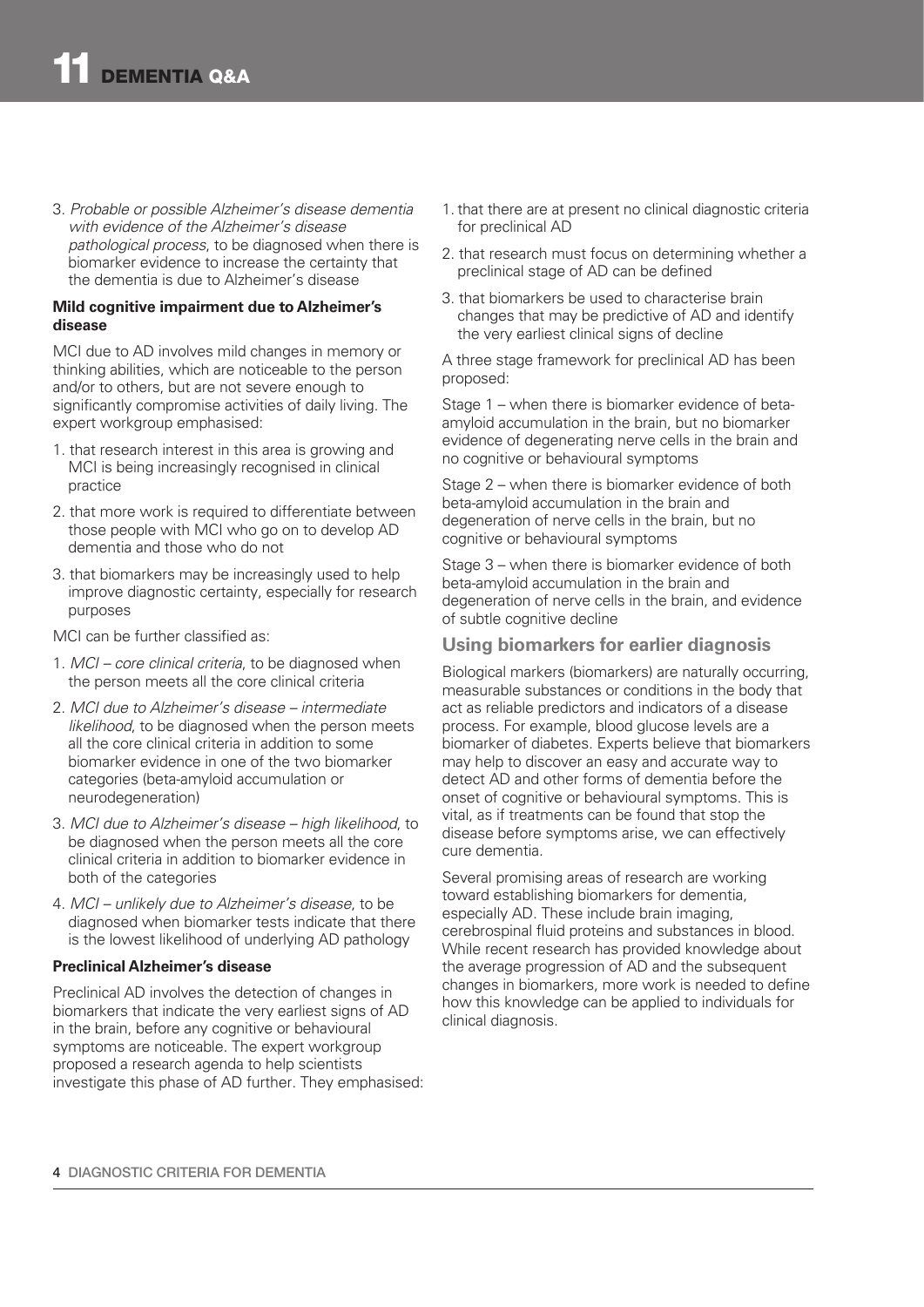## **Brain imaging**

Neuroimaging is among the most promising areas of research focused on earlier diagnosis of AD. It is used in current clinical practice to rule out other causes of cognitive impairment (such as a brain tumour) and sometimes to identify characteristic changes that suggest AD or vascular disease or another cause of dementia.

**Structural brain imaging** provides information about the shape, position or volume of brain tissue. Structural techniques include magnetic resonance imaging (MRI) and computerised tomography (CT). MRI provides much better resolution than CT, to see the brain structure in more detail, and is likely to be more widely used. Structural imaging studies have shown that the brains of people with AD shrink significantly as the disease progresses. Research has also shown that shrinkage in specific brain regions such as the hippocampus may be an early sign of AD. Patterns of shrinkage in other brain regions may help identify other forms of dementia. For example, frontotemporal dementia is often associated with reduced volume in the frontal and/or temporal lobes. However, more work is needed to standardise values for brain volume that would establish the significance of a specific amount of shrinkage for any individual person at a single point in time.

**Functional brain imaging** reveals how well cells in various brain regions are working by showing how actively the cells use sugar or oxygen. Functional techniques include positron emission tomography (PET) and functional MRI (fMRI). The technique currently most commonly used in dementia is fluorodeoxyglucose (FDG)-PET, which measures the use of glucose by the brain. FDG-PET studies indicate that AD is often associated with reduced use of glucose in brain areas important for memory, learning and problem solving. Other forms of dementia may be associated with patterns of reduced glucose metabolism in other brain regions. As with the shrinkage detected by structural imaging, more work is needed to establish firm criteria for using these general patterns of reduced activity for diagnosis in an individual.

**Molecular brain imaging** uses highly targeted radiotracers to detect cellular or chemical changes linked to specific diseases. Molecular imaging technologies include PET, fMRI and single photon emission computed tomography (SPECT).

Molecular imaging technologies are among the most active areas of research aimed at finding new approaches to diagnose AD in its earliest stages. These strategies may detect biological clues indicating AD is under way before the disease changes the brain's structure or function, or takes an irreversible toll on memory, thinking and reasoning. Molecular imaging also may offer a new strategy to assess the effectiveness of next generation, disease modifying treatments.

Radiotracers that bind to beta-amyloid in the brain have been developed for use with PET scans, so that for the first time the presence of AD pathology can be detected in the living brain. Pittsburgh compound B (PIB) was the first radiotracer capable of highlighting deposits of beta-amyloid (one pathological hallmark of AD) during a PET scan. It has been used widely in research and been instrumental in recent gains in knowledge about the development and progression of AD. However, its short half-life makes it impractical for widespread use. Other similar radiotracers have been developed that remain stable significantly longer than PIB, potentially increasing their usefulness outside research settings. Three such compounds have been approved by the Food and Drug Administration in the United States for evaluating the presence or absence of beta-amyloid plaques in people being clinically assessed for AD. In Australia, amyloid imaging is currently only available as part of a research study, but it will likely become more widely used in the clinical setting in the future.

Other radiotracers that bind to different chemicals in the brain may be used to assist in the diagnosis of other types of dementia. For example, PET scans that detect receptors for dopamine may be used to show the reductions in this chemical in Lewy body disease.

#### **Cerebrospinal fluid proteins**

Cerebrospinal fluid (CSF) is a clear fluid that bathes and cushions the brain and spinal cord. Adults have about half a litre (one pint) of CSF, which doctors can sample through a procedure called a lumbar puncture, or spinal tap.

Research suggests that AD causes changes in CSF levels of tau and beta-amyloid, two proteins that form abnormal brain deposits in this disease. In the early stages of AD, beta-amyloid levels in the CSF fall, as less of the protein is cleared from the brain and instead gets stuck in the plaques that characterise AD. Levels of phosphorylated tau in the CSF rise, as more of this

DIAGNOSTIC CRITERIA FOR DEMENTIA 5